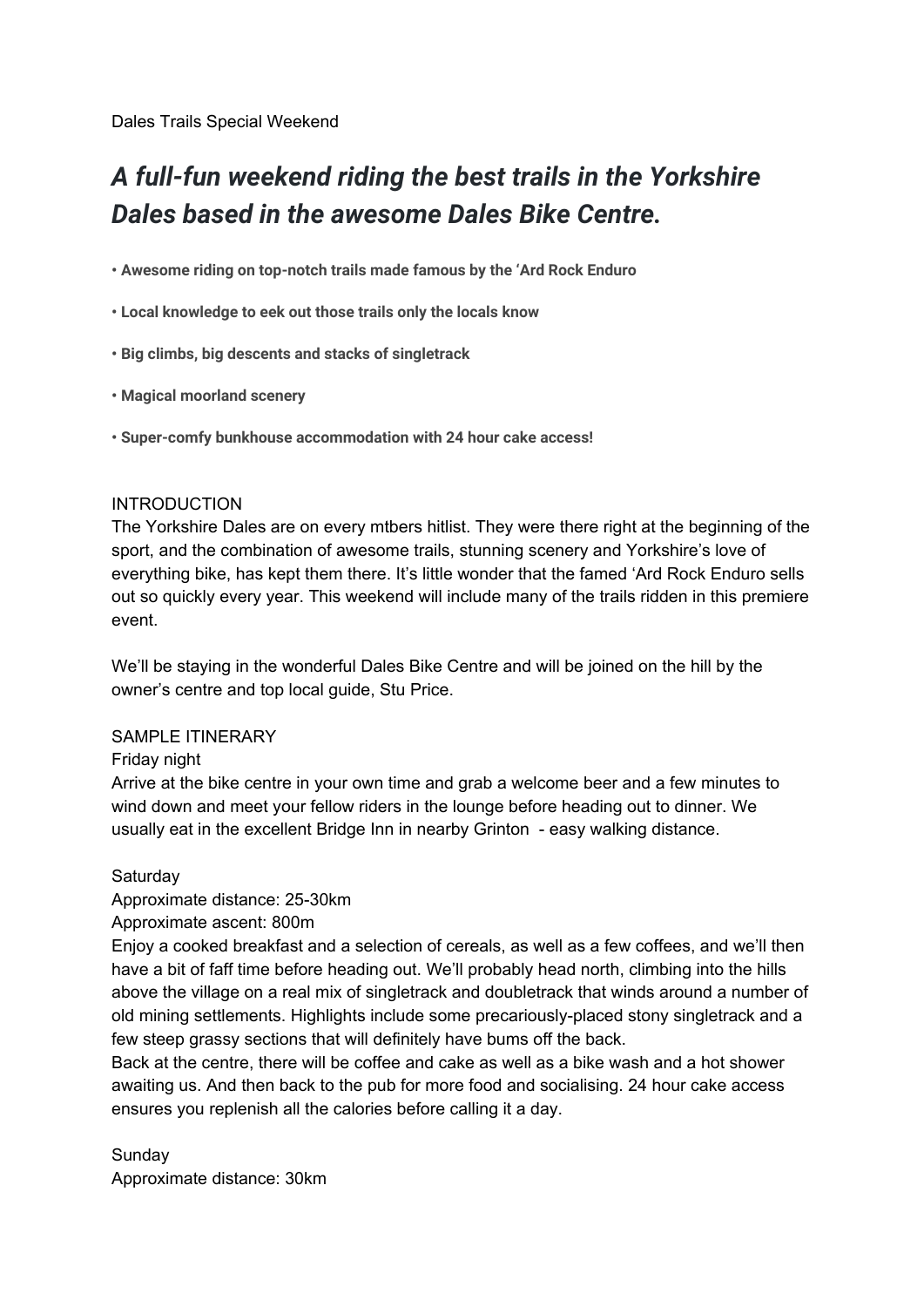### Approximate ascent: 800m

After another cooked breakfast, more calories and more coffee, we'll roll out in the other direction and climb to more mine ruins, more magical heather moorland and of course, more awesome singletrack. There's even a bothy for lunch if the weather isn't so great. This is one of those days where we can head up and down as much as we like, always on a different climb and always on a different, awesome descent. Eventually the legs will have had enough and the journey back will be calling. But not until we've had more coffee and cake (and a bike wash and shower if needed).

# What's included?

• 2 full day's guided riding from the door – maximum client to guide ratio of 8-1

• 2 nights B&B in a super-comfy bunkhouse at the awesome Dales Bike Centre in Swaledale (exclusive to us)

- Gargantuan cooked breakfasts to set you up for the rides
- Packed lunches to savour on the trail
- Great coffee and unlimited cake
- Bike washes and secure storage

(Everything but evening meals, beer and spares)

## Is this weekend for me?

The riding is always tailored a little to suit the group but definitely won't be suitable for complete beginners. You'd want to be comfortable tackling typical trail centre Red trails as a minimum, and happy to have go, or at least not mind walking, more technical stuff.

Fitness-wise, we'll be looking at biggish days – at least 5-6 hours – with plenty of ups and downs. But it's never a race and we won't leave anybody behind – up or down.

If you have any concerns about your ability or fitness, please get in touch

#### BIKES

Your bike needs to be ready for the rigours of the mountains – steep and rocky climbs and descents.

It would be well worth having it fully serviced (or doing it yourself). If there are parts you're in any doubt about, change them. This trip WILL be hard on bikes. As a minimum make sure your chain, chainset and cassette are all in decent nick and your brake pads are new or nearly new (you can always carry the old ones as spares and slot them back in later).

As a rule, a lightweight x-country bike won't be strong enough for the descents and a downhill rig will be too heavy for the climbs. There's no perfect bike but make sure you can climb and descend on it reasonably well.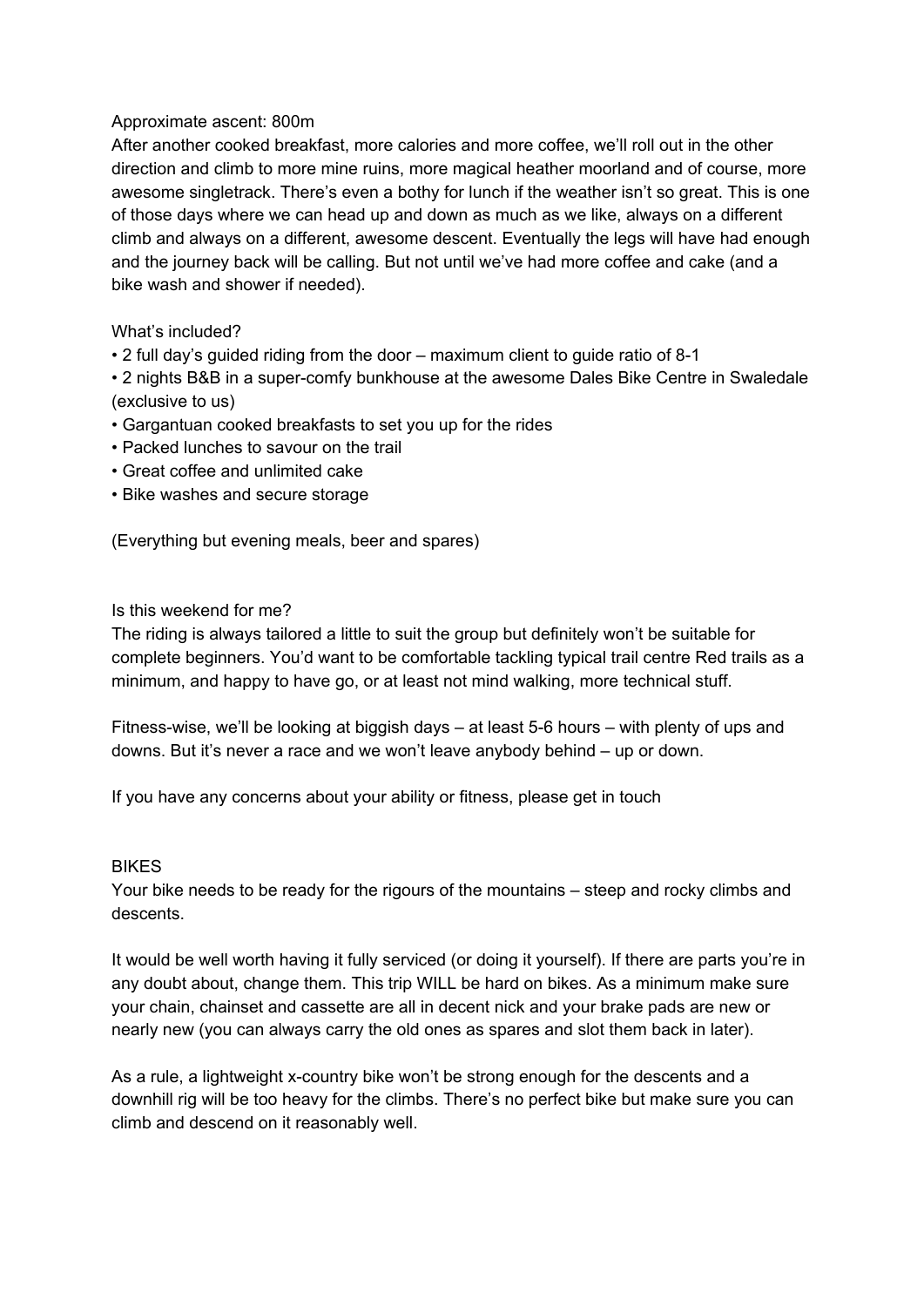We prefer to run tubeless to reduce pinch flats – a real problem on rocky terrain. Always carry at least one tube though. We also run Huck Norris tyre protectors, which have saved us countless torn tyres and dinged rims.

Tyres are important. Lightweight racing tyres won't be strong enough. We recommend good trail or all-mountain tyres such as Onza Ibex or Maxxis High Rollers.

BIKE CLEANING, MAINTENANCE AND SECURITY

The centre has a bike wash

It also has a well-stocked shop

We travel with a bike stand and a good selection of tools. If you need specific tools for your bike, please bring them.

The centre also provides secure storage.

## MAPS

Yup, we're guiding so you don't need them. But if you're interested in following routes on your own maps, speak to us before you buy them in case plans change and you end up with the wrong ones. If you just want printouts of where we've been when we get home, let us know and we can do this (on a non-commercial basis  $\odot$ )

# ETHICS ON THE HILL

There's no getting around it, 10 mountain bikers will always be pretty conspicuous and we'll always have some impact on the landscape and other trail users. As a company, we're 100% committed to minimising this impact in every way we can. We operate a strict 'pack it out' policy for all litter (including banana skins and orange peel), and we try to leave as little trace of our passing as possible.

While we'll enjoy some epic descents and trails, we encourage our guests to always ride in control and at a speed that reflects line of sight and ability.

We'll certainly meet walkers and we want any interactions to be as positive as possible. It's important to us to give mountain bikers a good name.

#### **INSURANCE**

We strongly recommend travel insurance to cover you should you get injured or fall ill before the trip or during it.

#### KIT LIST

Not trying to teach anyone to suck eggs but always worth having a checklist! **General** 

- Alcohol/drinks with dinner
- Towels
- Pyjamas/similar
- Earplugs